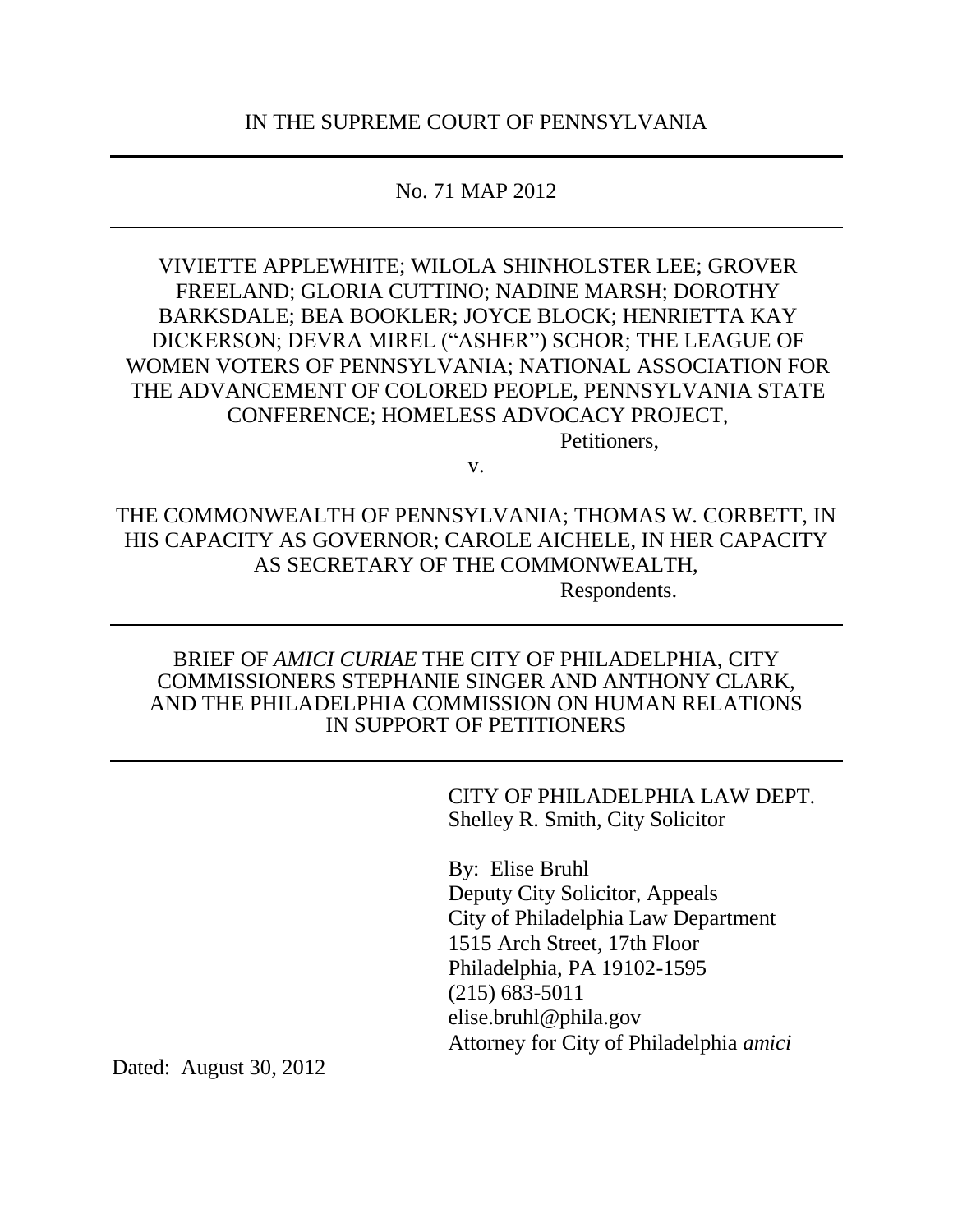|                 |                                                                                                                    | INTEREST OF AMICI CURIAE THE CITY OF PHILADELPHIA,<br>STEPHANIE SINGER, ANTHONY CLARK, AND THE<br>PHILADELPHIA COMMISSION ON HUMAN RELATIONS 1 |  |  |
|-----------------|--------------------------------------------------------------------------------------------------------------------|------------------------------------------------------------------------------------------------------------------------------------------------|--|--|
|                 |                                                                                                                    |                                                                                                                                                |  |  |
| А.              |                                                                                                                    | Petitioners Are Entitled to a Preliminary Injunction. 3                                                                                        |  |  |
| <b>B.</b>       | Election Day and Counting the Vote in the City. 3                                                                  |                                                                                                                                                |  |  |
|                 | 1.                                                                                                                 |                                                                                                                                                |  |  |
|                 | 2.                                                                                                                 | Delays and Problems Increase at the Polls for a                                                                                                |  |  |
|                 | 3.                                                                                                                 | The Photo ID Law Already Has Created Problems                                                                                                  |  |  |
| $\mathcal{C}$ . | The Photo ID Law Will Prevent Voters from Casting                                                                  |                                                                                                                                                |  |  |
|                 | 1.                                                                                                                 | Voters Who Wish to Vote by Absentee Ballot Will<br>Also Be Prevented From Voting By the Photo ID                                               |  |  |
| D.              | <b>Voters Who Cast Provisional or Absentee Ballots Will</b><br>Be Prevented From Having Their Votes Counted by the |                                                                                                                                                |  |  |
|                 | 1.                                                                                                                 |                                                                                                                                                |  |  |
|                 | 2.                                                                                                                 |                                                                                                                                                |  |  |
|                 |                                                                                                                    |                                                                                                                                                |  |  |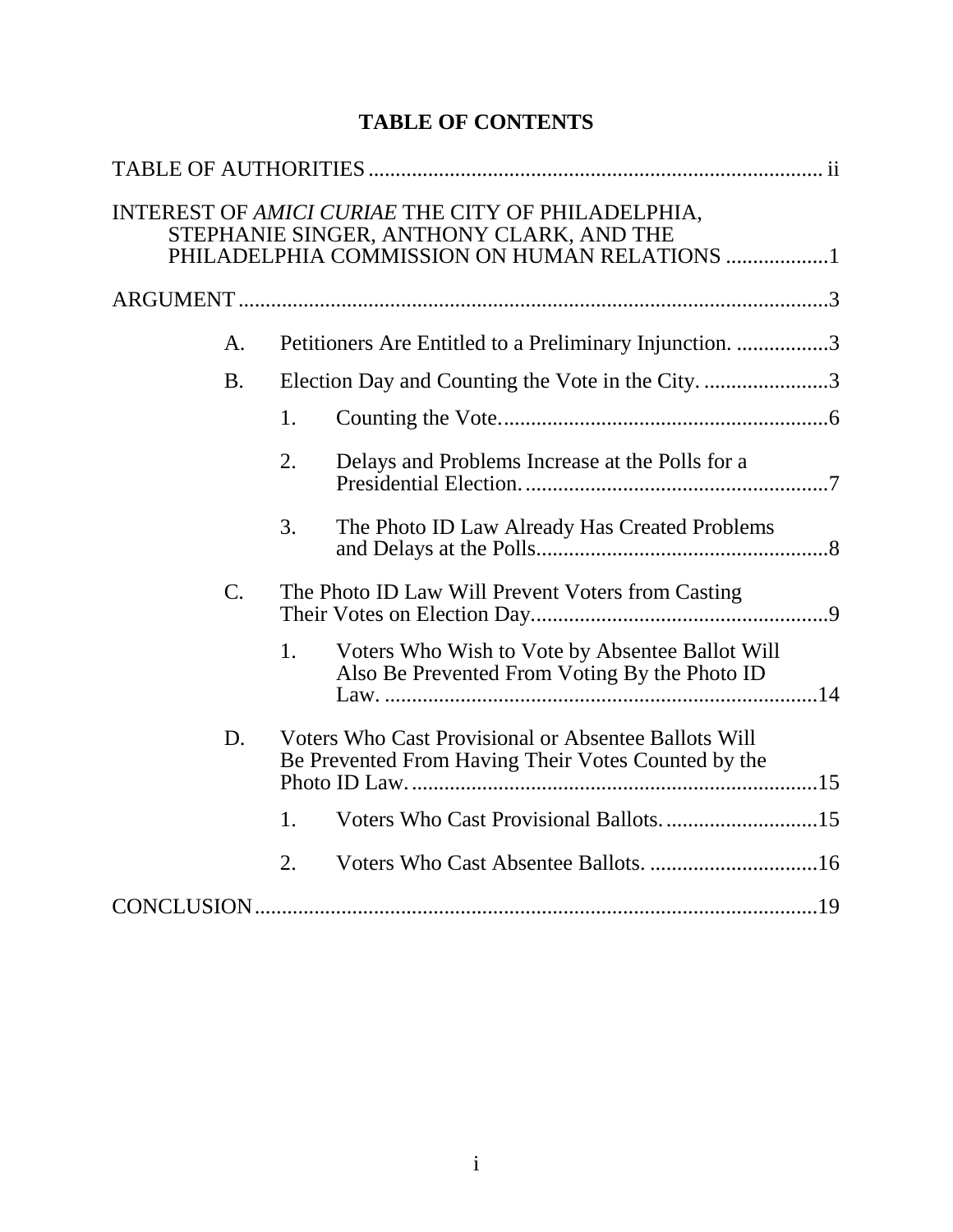<span id="page-2-0"></span>

| <b>CASES</b>                                                           | Page(s) |
|------------------------------------------------------------------------|---------|
| NAACP v. Cortes,                                                       |         |
| <b>STATUTES</b>                                                        |         |
|                                                                        |         |
|                                                                        |         |
|                                                                        |         |
|                                                                        |         |
| Act 18 of 2012, March 14, amending Act of 1937, June 3, P.L. 1333 (the |         |
| HOME RULE CHARTER PROVISIONS, ORDINANCES AND RESOLUTIONS               |         |
|                                                                        |         |
|                                                                        |         |
|                                                                        |         |
| <b>OTHER AUTHORITIES</b>                                               |         |
|                                                                        |         |
|                                                                        |         |
|                                                                        |         |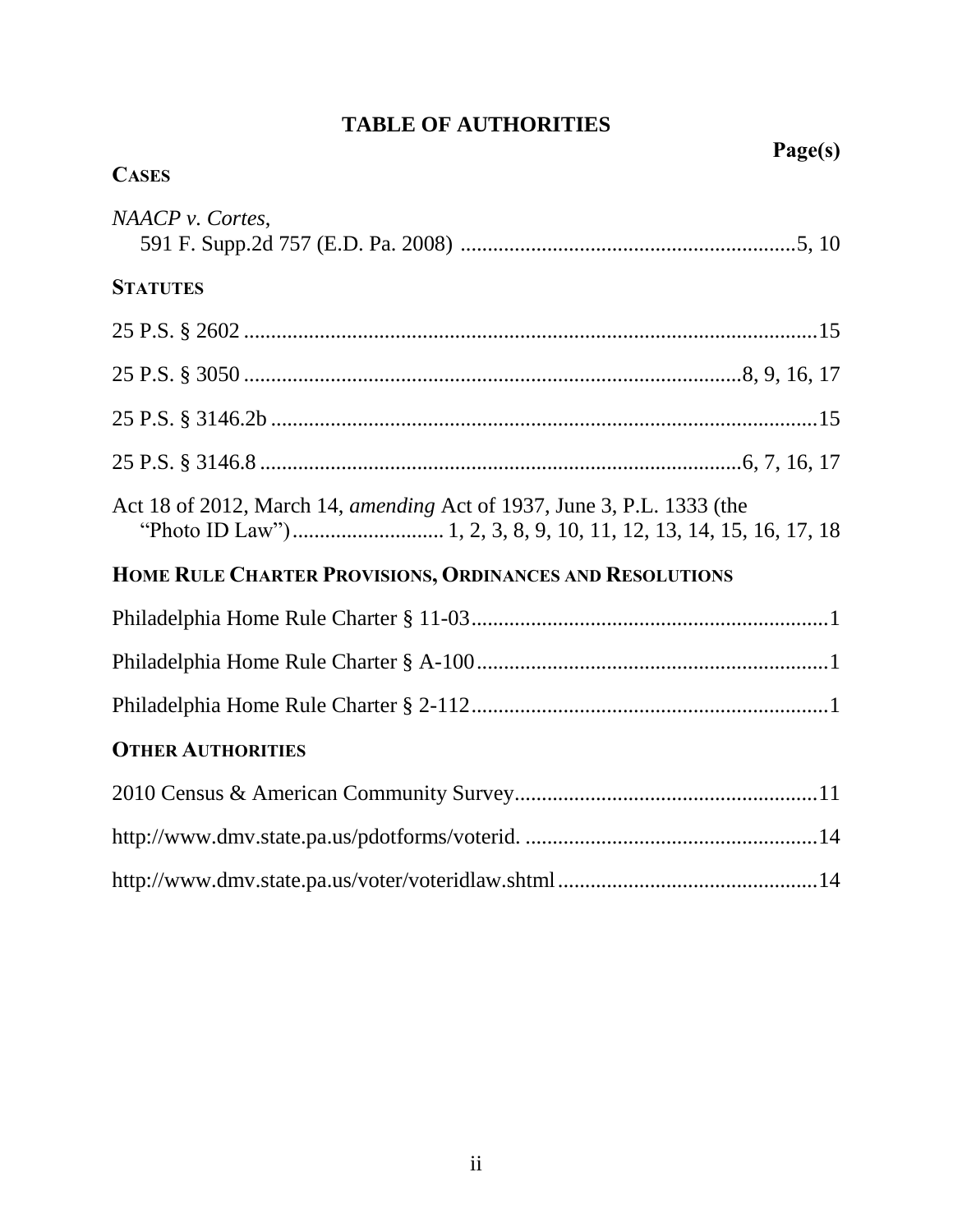## <span id="page-3-0"></span>**INTEREST OF** *AMICI CURIAE* **THE CITY OF PHILADELPHIA, STEPHANIE SINGER, ANTHONY CLARK, AND THE PHILADELPHIA COMMISSION ON HUMAN RELATIONS**

<span id="page-3-1"></span>The City of Philadelphia ("City") is interested in this matter because all registered voters in the City are currently subject to the photo identification requirements of Act 18 of 2012, March 14, *amending* Act of 1937, June 3, P.L. 1333 (the "Photo ID Law"). The City believes that all of its residents, particularly its most vulnerable residents, should not face unconstitutional burdens on their fundamental right to vote. The City will suffer financially, politically, and in important matters of policy, if significant numbers of its residents are disenfranchised, and particularly if they are disenfranchised in numbers disproportionate to the City's percentage of the state population.

Stephanie Singer and Anthony Clark are City Commissioners.<sup>1</sup> The City Commissioners are the elected officials charged with administering the Election Code in the City and overseeing the administration of elections. Their interest in this matter stems from their mission to serve City voters, a mission that includes protecting their fundamental right to vote.

The Philadelphia Commission on Human Relations is the City agency charged with investigating and offering redress for claims of discrimination based on race, color, national origin, age, disability, gender, and source of income under the City's civil rights laws. The Philadelphia Commission on Human Relations is

<span id="page-3-3"></span><span id="page-3-2"></span> $\overline{a}$ 

<span id="page-3-4"></span><sup>&</sup>lt;sup>1</sup>In the City, the City Commissioners oversee and administer the County Board of Elections. *See* Philadelphia Home Rule Charter §§ 2-112, 11-03, A-100. For ease of reference, the term "City Commissioners" will be used in this brief.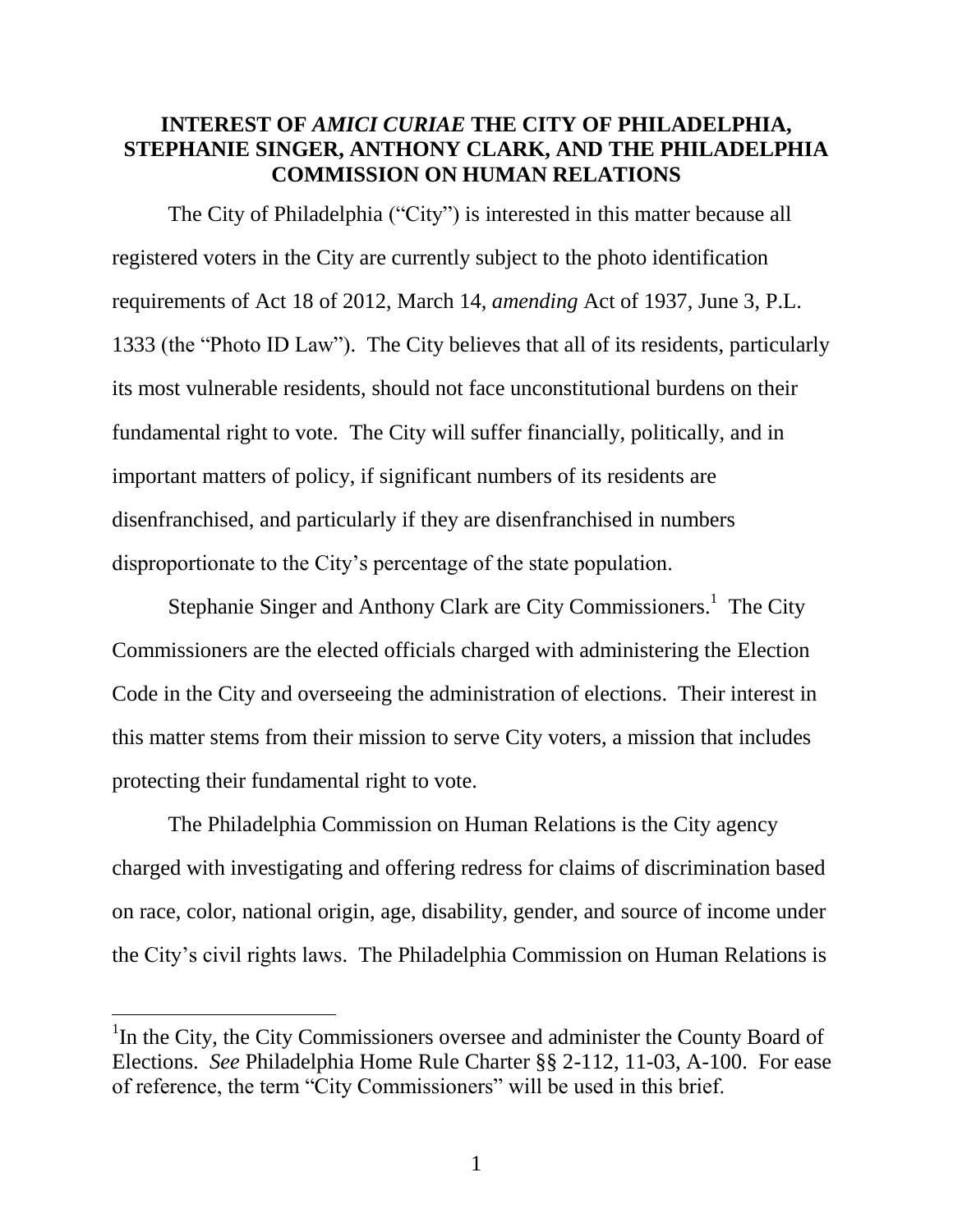<span id="page-4-0"></span>interested in this matter because of the disparate impact that the Photo ID Law has, and will have, on City residents for whom the fundamental right to vote serves as a means to protect against and prevent unlawful discrimination.

All of the City *amici* are interested in this matter because the Photo ID Law will have a greater impact on the City and its voters than it will in other areas of Pennsylvania. The Office of the Secretary of State initially estimated that the Photo ID Law would affect only 80,000 Pennsylvania voters. However, the Secretary of State's current data indicates that 186,630 of the City's registered voters have no form of PennDOT identification, and 175,000 registered voters have expired PennDOT identification that cannot be used at the polls on Election Day. Currently, approximately 361,000 of the City's 1,100,000 registered voters may not have sufficient identification to cast their votes on Election Day.

Further, November 6, 2012, is a Presidential election, so turnout, emotions, and stakes will be high. The delays and conflicts the Photo ID Law created at the polls in the primary election – a low turnout election – point toward the Photo ID Law impeding or blocking the ability of City voters to cast their votes in November, regardless whether their identification passes muster under that law.

Large numbers of City voters risk losing their fundamental right to vote on November 6, 2012. They should not have to do so.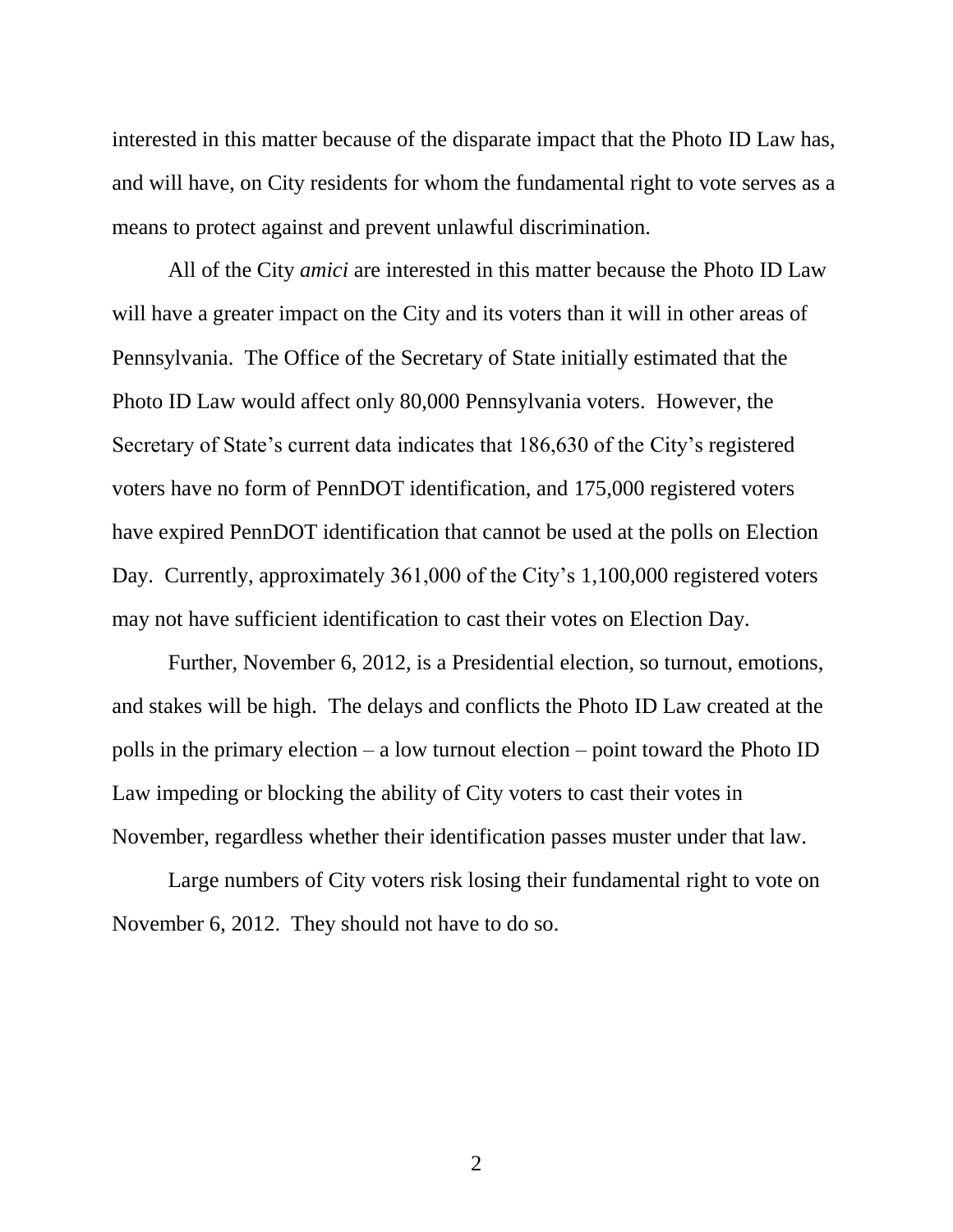#### <span id="page-5-3"></span>**ARGUMENT**

#### <span id="page-5-0"></span>**A. Petitioners Are Entitled to a Preliminary Injunction.**

<span id="page-5-1"></span>Before the Commonwealth Court, Petitioners demonstrated that they were entitled to a preliminary injunction barring Respondents from enforcing or otherwise implementing the Photo ID Law. *Amici* hereby adopt Petitioners' arguments on their own behalf and incorporate them by reference.

*Amici* file this brief to explain the real and substantial effect that the Photo ID Law will have on City voters. Opinion at 18. In its opinion, Commonwealth Court stated that the availability of absentee ballots and provisional ballots mitigated concerns that voters who lacked photo identification would not be able to vote or have their votes counted in the general election. Opinion at 11.

However, prior City elections, including the 2012 primary election; the Department of State's own data; and the daily experience of the City Commissioners indicate otherwise. In other words, the Photo ID Law will prevent the casting and counting of votes in the November 6, 2012 election, and will cause irreparable harm to City voters. Opinion at 10. City *amici* respectfully request that this Court rule for Petitioners, and stop such harm from occurring.

#### **B. Election Day and Counting the Vote in the City.**

<span id="page-5-2"></span>Election Day happens on a larger scale in the City than elsewhere in Pennsylvania: the City has 1,687 polling places. August 1 Transcript, Testimony of City witness Jorge Santana ("Aug. 1 Tr.) at 1209. To offer some context, this amounts to twenty percent of all of the polling places in Pennsylvania.

City voters do not drive to the polls, as voters in other areas of Pennsylvania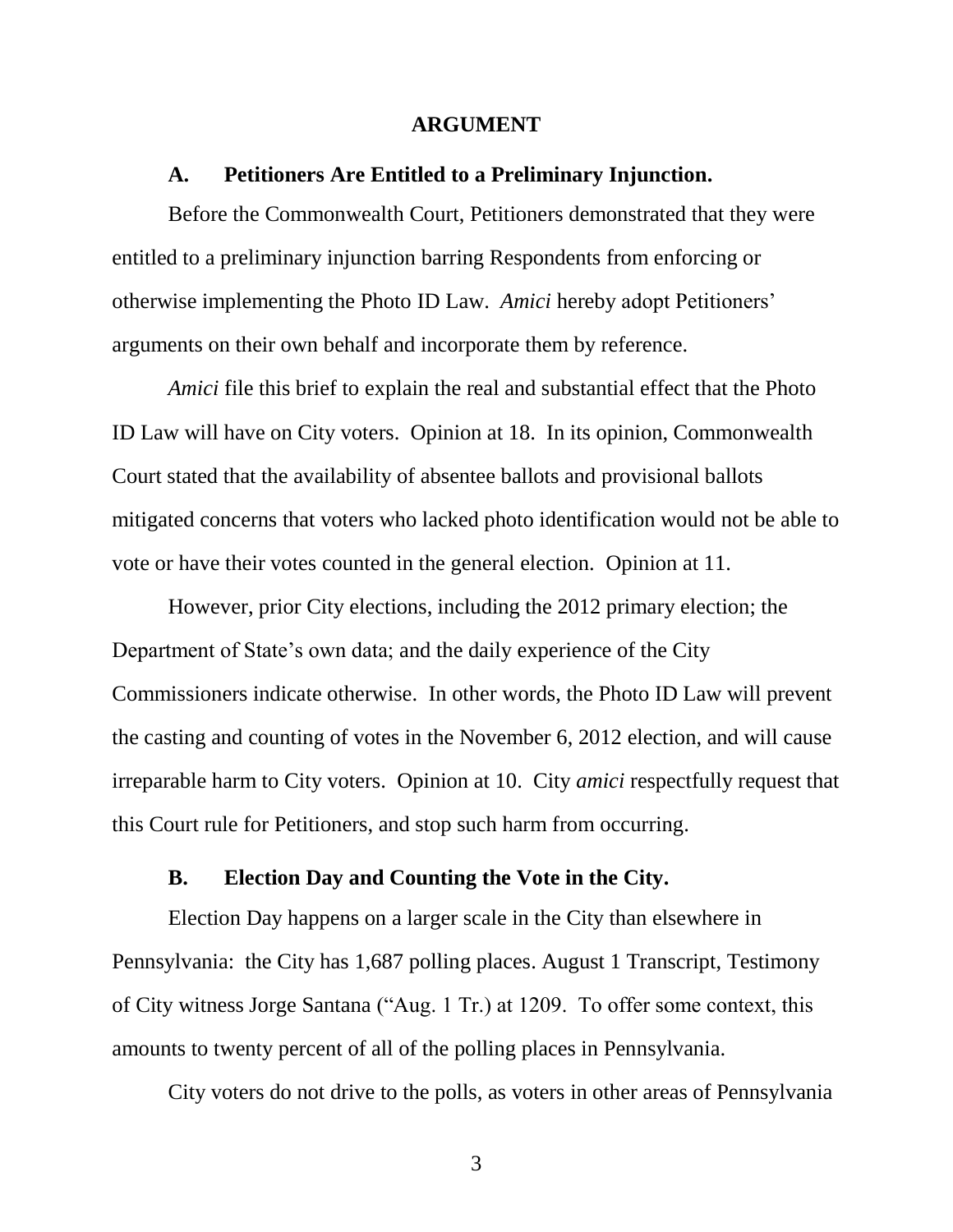do. They walk to polling places in their neighborhoods. With few exceptions, each City voter's polling place is within five blocks of where that voter lives. As a result, City voters cast their votes in schools, churches, universities, and, at times, storefronts and garages. Aug. 1 Tr. at 1209.

The City has also combined multiple election divisions into one location to address accessibility requirements, lawsuit settlements, and other state and federal law requirements. Aug 1 Tr. at 1209, 1239-40. So, some City voters find themselves going to vote in a building that houses more than one polling place on Election Day. Aug 1 Tr. at 1209, 1239-40.

The City's polling places and voting machines must be up and running by 7 a.m. and continue running until the close of polls at 8 p.m. Aug 1 Tr. at 1236-27. To make that happen, over 8,000 poll workers (such as Judges of Election, Inspectors, and interpreters) will be at the polls. Aug. 1 Tr. at 1209, 1211-14, 1225-26.

The City's poll workers are a cross-section of the City, its residents, and its neighborhoods. In many of the City's polling places, the poll workers have served as election officials for a number of years. Aug. 1 Tr. at 1226.

As a result, the City's poll workers usually spend an Election Day at a polling place a few blocks from their homes, along with other people (and voters) from their own neighborhoods, helping people they know cast their votes. Throughout the day, and into the evening, poll workers will be managing lines, machines, machine breakdowns, poll books, voting registers, interpreter requests, and voters. Aug 1 Tr. at 1227-30.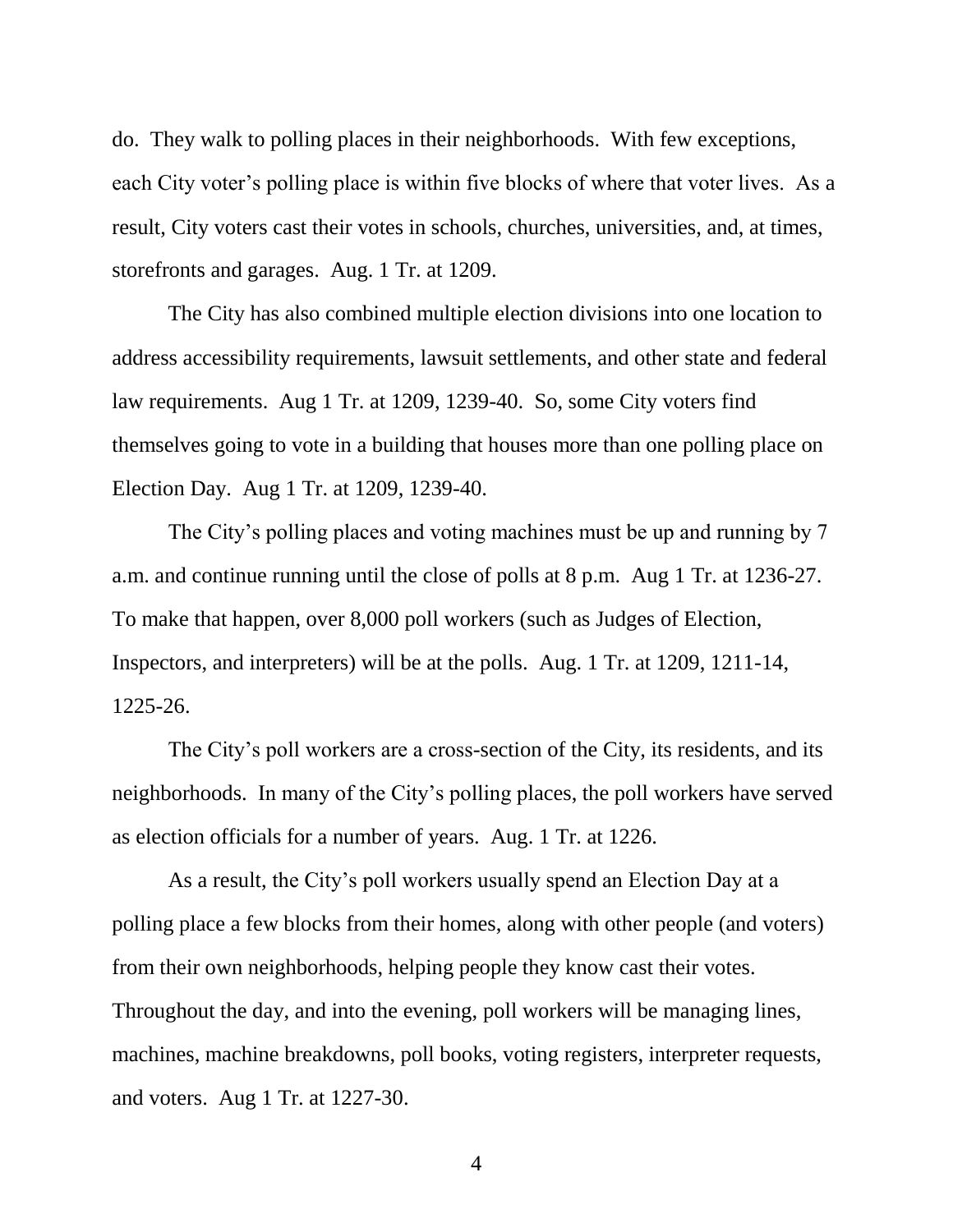Meanwhile, staff at the City Commissioners will be answering questions from the public, poll workers, and the press; troubleshooting problems with machines over the phone and sending out teams to fix them; and managing all of the other problems that can occur both inside and outside a polling place. Aug 1 Tr. at 1236-37 ("There are instances where a polling place location has not opened on time and we have to make a decision whether to break open a door to actually open – run our election. Those cause dramatic delays.")

Election Day cannot be done over. *See, e.g.*, *NAACP v. Cortes*, 591 F. Supp.2d 757 (E.D. Pa. 2008) (granting preliminary injunction for use of emergency ballots if machine failures occurred at City polls for the 2008 presidential election). As the District Court noted in *Cortes*:

<span id="page-7-0"></span>The polls are open for one day and one day only and then for only 13 hours. There is no rain date.

### *See id*. at 764.

Given the stakes and the scale of elections in the City, even mundane aspects of Election Day require a great deal of effort and preparation: the City Commissioners must assemble 1,687 boxes of election materials that will be used at the polls for Election Day, and they must have staff on hand on Election Day to support those 8,000 poll workers. Aug. 1 Tr. at 1209, 1211, 1236-37.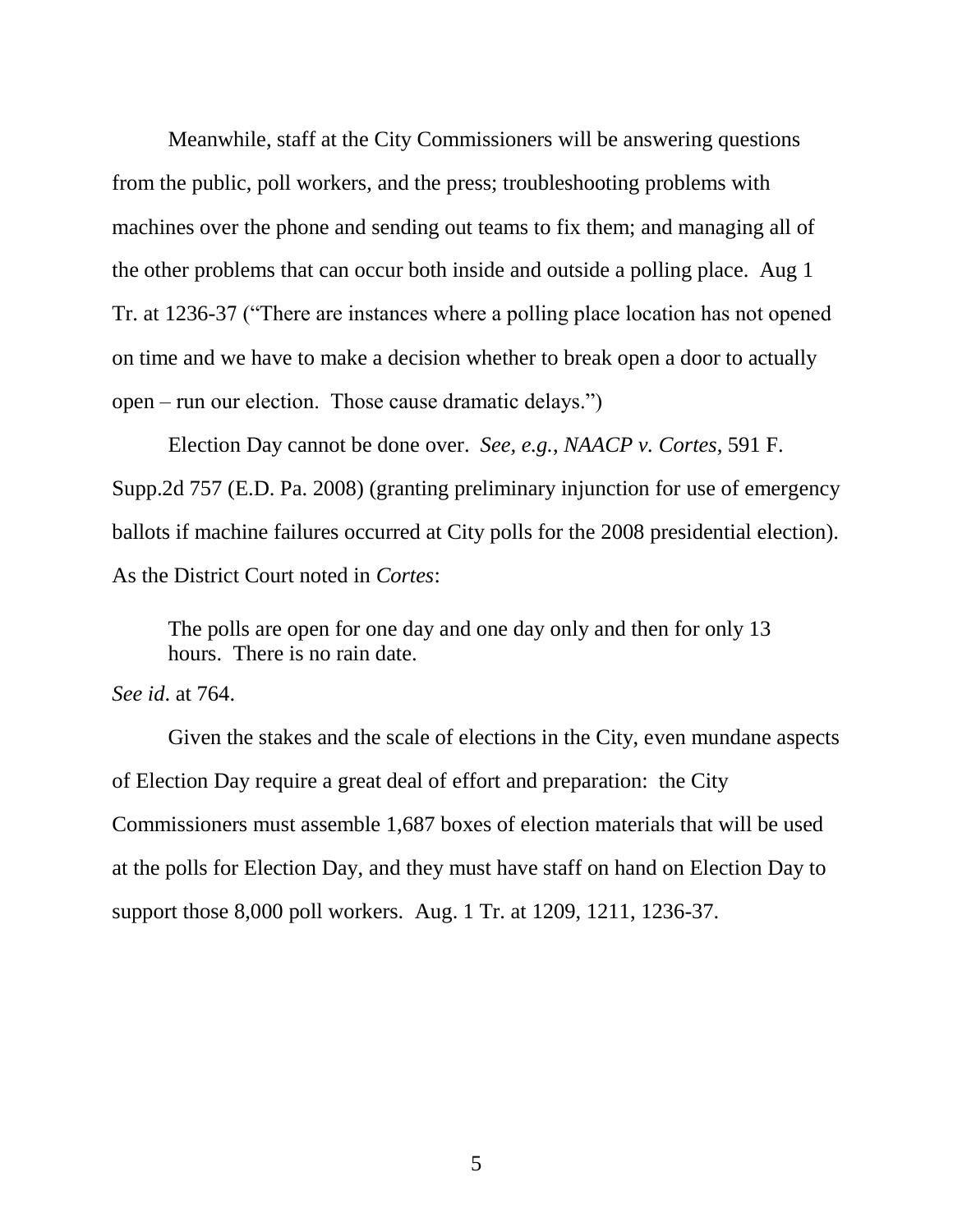#### **1. Counting the Vote.**

<span id="page-8-0"></span>After the polls close, the Police Department will go to all 1,687 locations to collect the cassettes that register the votes cast at the voting machines. The Police Department will bring those cassettes to seven remote sites. At those sites, the cassettes will be inserted into card readers, and voting results sent over a dedicated line to the City Commissioners. Those results create the unofficial count, which will be posted in-house and on the Internet.

The Friday after Election Day, the official count starts. The cassettes are delivered from the remote sites to the City Commissioners; the cassettes are once again inserted into card readers; and data collected once again for the official count. It usually takes a few days for all of the provisional ballots to be collected, as some poll workers will store the provisional ballots in the voting machines themselves, or will put them in the vinyl bag with the cassettes that record the votes. The City Commissioners review and count provisional ballots and absentee ballots over the course of the days following the election for the official vote count.

In past City elections, it has been rare for voters to cast provisional ballots, even in presidential elections, and challenges to those ballots have been an even rarer occurrence. Aug. 1 Tr. at 1231, 1246.

<span id="page-8-1"></span>Challenges to absentee ballots have occurred in past elections. After Election Day, the City Commissioners would canvass the absentee ballots; receive challenges to those ballots from representatives of candidates and parties; and rule on those challenges at a hearing. *See* 25 P.S. § 3146.8(g)(2). Voters were given notice "where possible" of such a hearing, and the City Commissioners'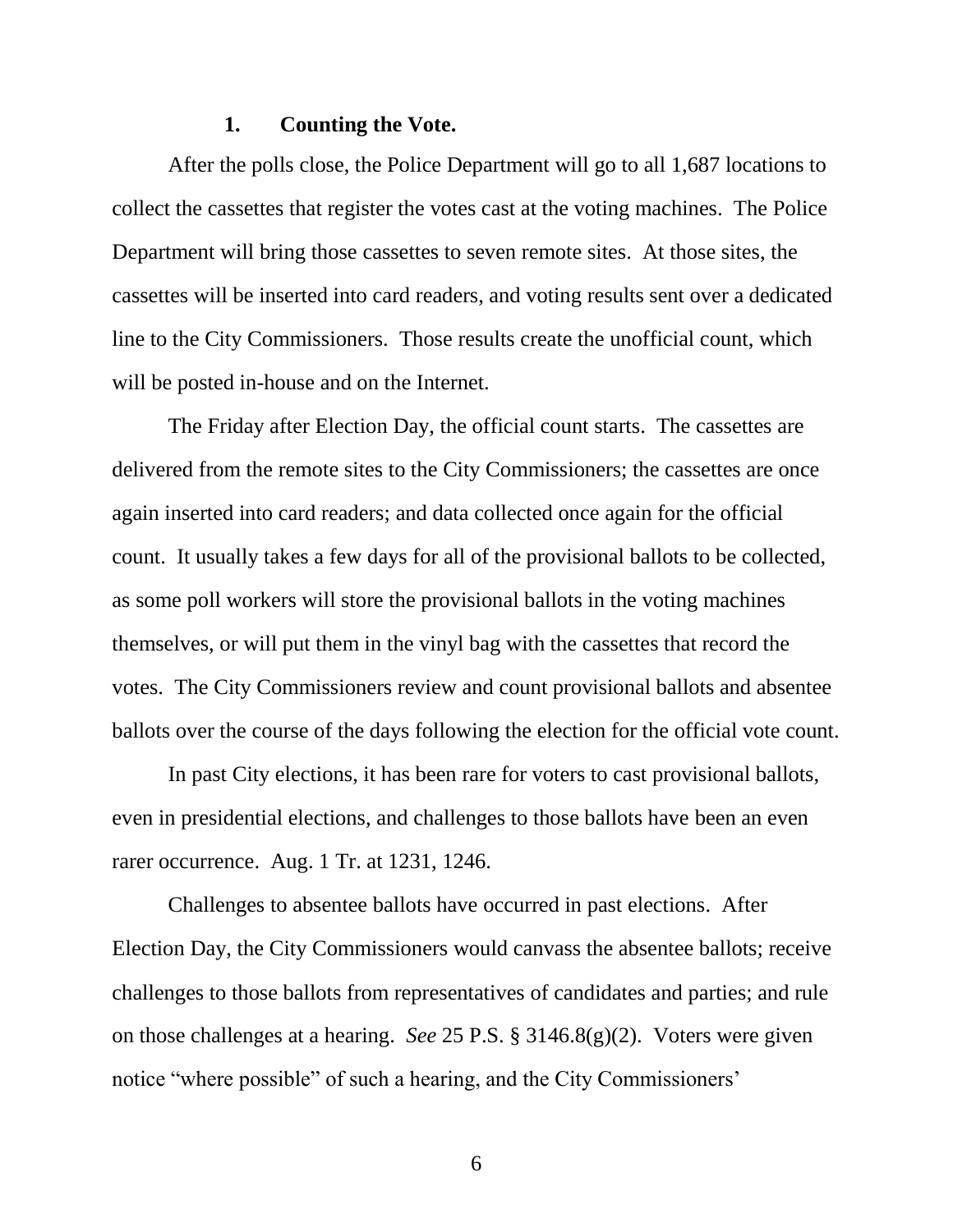determinations on those challenges could be appealed to the Court of Common Pleas. *See* 25 P.S. § 3146.8(g)(2) & (6).

### <span id="page-9-1"></span>**2. Delays and Problems Increase at the Polls for a Presidential Election.**

<span id="page-9-0"></span>The efforts required to make Election Day happen in the City increase for a Presidential election. Aug. 1 Tr. at 1239. Presidential elections have the highest turnout of any election in a four year cycle. Aug. 1 Tr. at 1234. At any polling place, the increased turnout that occurs during a Presidential election creates longer lines and longer delays for voters. Aug. 1 Tr. at 1234. This is particularly the case between the hours of 7 and 9 a.m. and 5 and 8 p.m., the times when two-thirds of City voters try to cast their votes. Aug. 1 Tr. at 1234.

The increases in turnout, and the high stakes of a Presidential election, result in increased pressure on poll workers, the City Commissioners, and voters. Aug 1 Tr. at 1239. Problems with broken machines, long lines, missing interpreters, and provisional ballots, to name a few, become more numerous, more fractious, and more difficult to manage on the Election Day of a presidential election. Aug. 1 Tr. at 1234, 1236, 1250.

One of those sources of delay occurs when voters cast provisional ballots. Aug. 1 Tr. at 1233. If a voter must cast a provisional ballot, an election official (a Judge of Elections, or one of the other four to six poll workers at a polling place) must show the voter how to fill out the provisional ballot and find space for the voter to fill out such a ballot. Aug. 1 Tr. at 1233. Once that is done, the ballot is put into a separate envelope by the Judge of Elections and set aside to be counted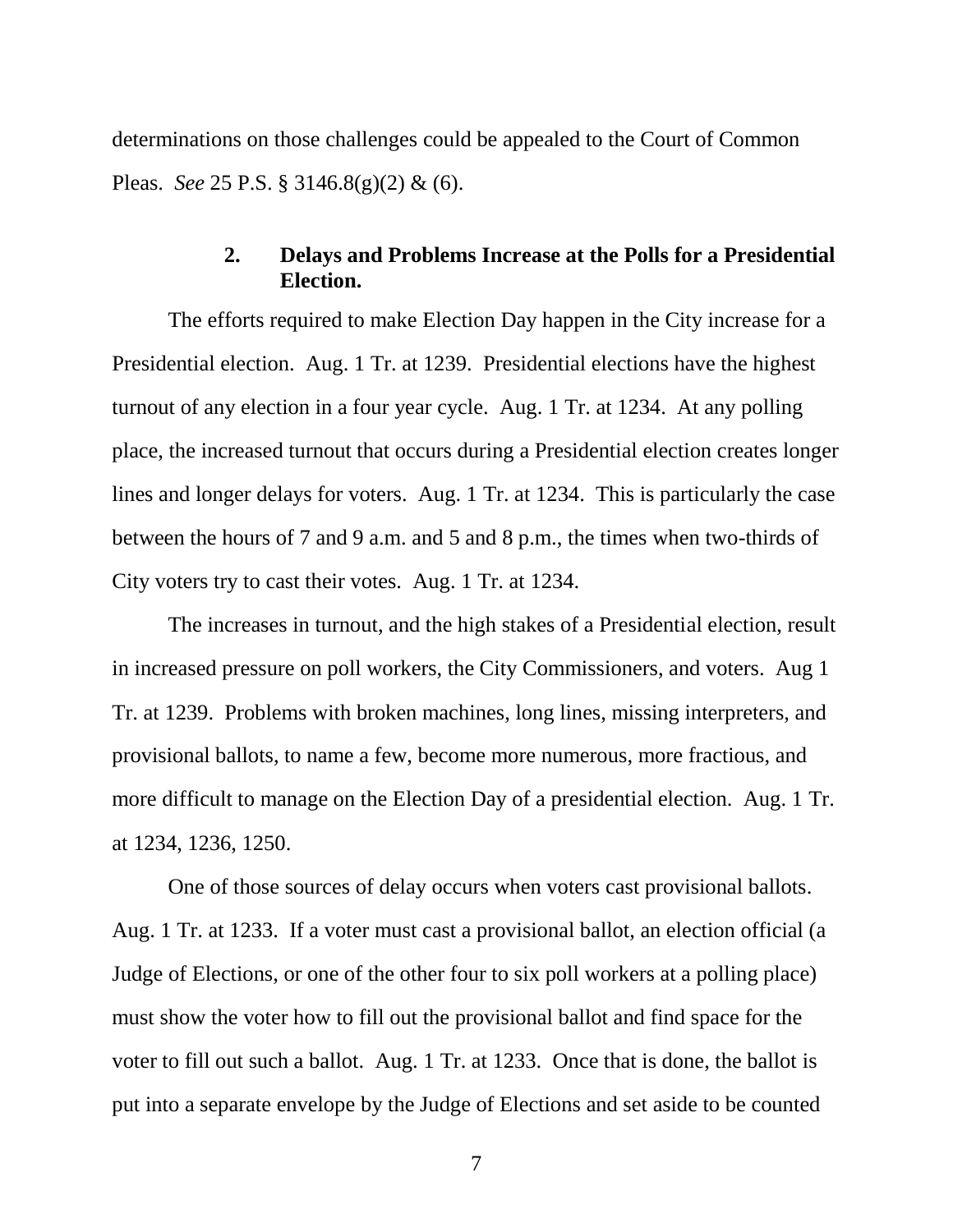after Election Day. Aug. 1 Tr. at 1233. A provisional ballot is time consuming for the voter who casts it and the poll workers who must administer the ballot; and provisional ballots cause delays for the other persons in line waiting to vote. Aug. 1 Tr. at 1233.

Provisional ballots caused delays at the polls during the 2008 presidential election. Aug. 1 Tr. at 1233. This was so even though only slightly more than 8,300 provisional ballots were cast at the polls in the City on November 4, 2008. Aug. 1 Tr. at 1231.

## **3. The Photo ID Law Already Has Created Problems and Delays at the Polls.**

<span id="page-10-2"></span><span id="page-10-0"></span>The Photo ID Law creates a "sea[] change" at the 1,687 polls in the City, and at polling places throughout Pennsylvania. Aug. 1 Tr. at 1227. Under the Photo ID Law, poll workers now must do the following before any voter can cast a vote at the polls:

• examine each voter's proof of identification;

- sign an affidavit for each voter;
- have each voter sign a voter certificate;

• call out the voter's name and compare the voter's signature with the signature in the register; and

• write his or her signature of initials over each voter's signature.

<span id="page-10-1"></span>*See* 25 P.S. § 3050.

If all of these requirements are met – and the Judge of Elections does not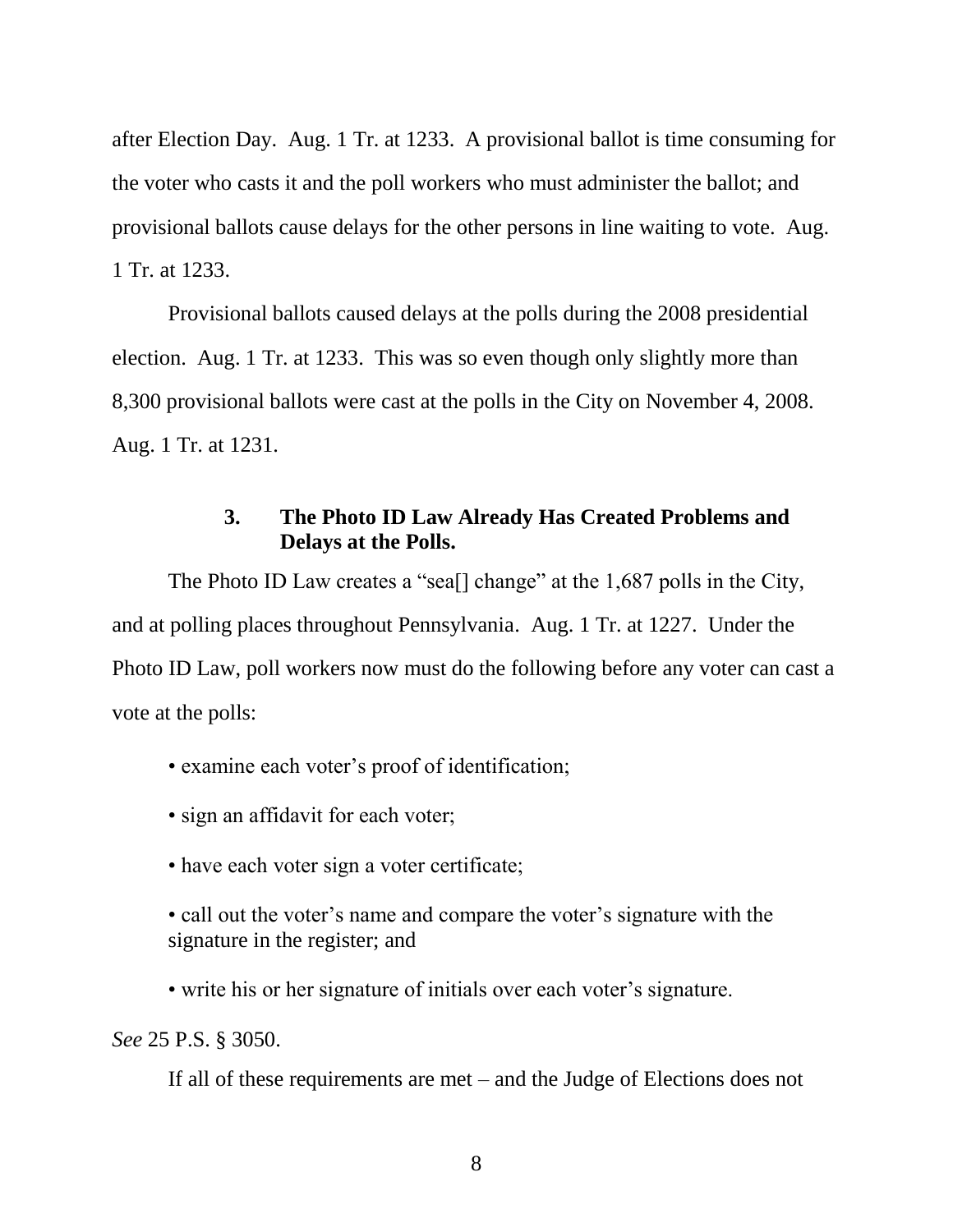<span id="page-11-1"></span>reject the voter's proof of identification – only then may a voter proceed to cast a vote at a voting machine. *See id*. That is the best case scenario, and even that best case scenario will take up time on November 6, 2012. Aug. 1 Tr. at 1239.

<span id="page-11-2"></span>The Photo ID Law had a "soft rollout" during the 2012 primary, but this advisory application of the law did not go well. Aug. 1 Tr. at 1241. During the 2012 primary, poll workers were supposed to ask voters if they had photo identification, but still allow voters to cast their vote even if they did not show such identification. Aug. 1 Tr. at 1241. Even having to ask for photo identification from all prospective voters created delays, confusion, and conflicts at the polls. Aug. 1 Tr. at 1241-42.

## <span id="page-11-0"></span>**C. The Photo ID Law Will Prevent Voters from Casting Their Votes on Election Day.**

Simply put, the Photo ID Law will create "a mess" at the polls on Election Day, due to the additional delays, problems, and conflicts created by the Photo ID Law. Aug. 1 Tr. at 1239-40. These delays will include those occasioned by increased numbers of voters having to cast provisional ballots, whether those voters do so because they do not have photo identification; they cannot afford to obtain photo identification; or their identification is found wanting in some manner. *See* 25 P.S. § 3050; Aug. 1 Tr. at 1239-42.

In other words, the problems created by the Photo ID Law will amount to more than mere inconvenience on November 6, 2012, both for the voters who lack photo identification, and for those who do have such identification, and will prevent voters from casting their votes: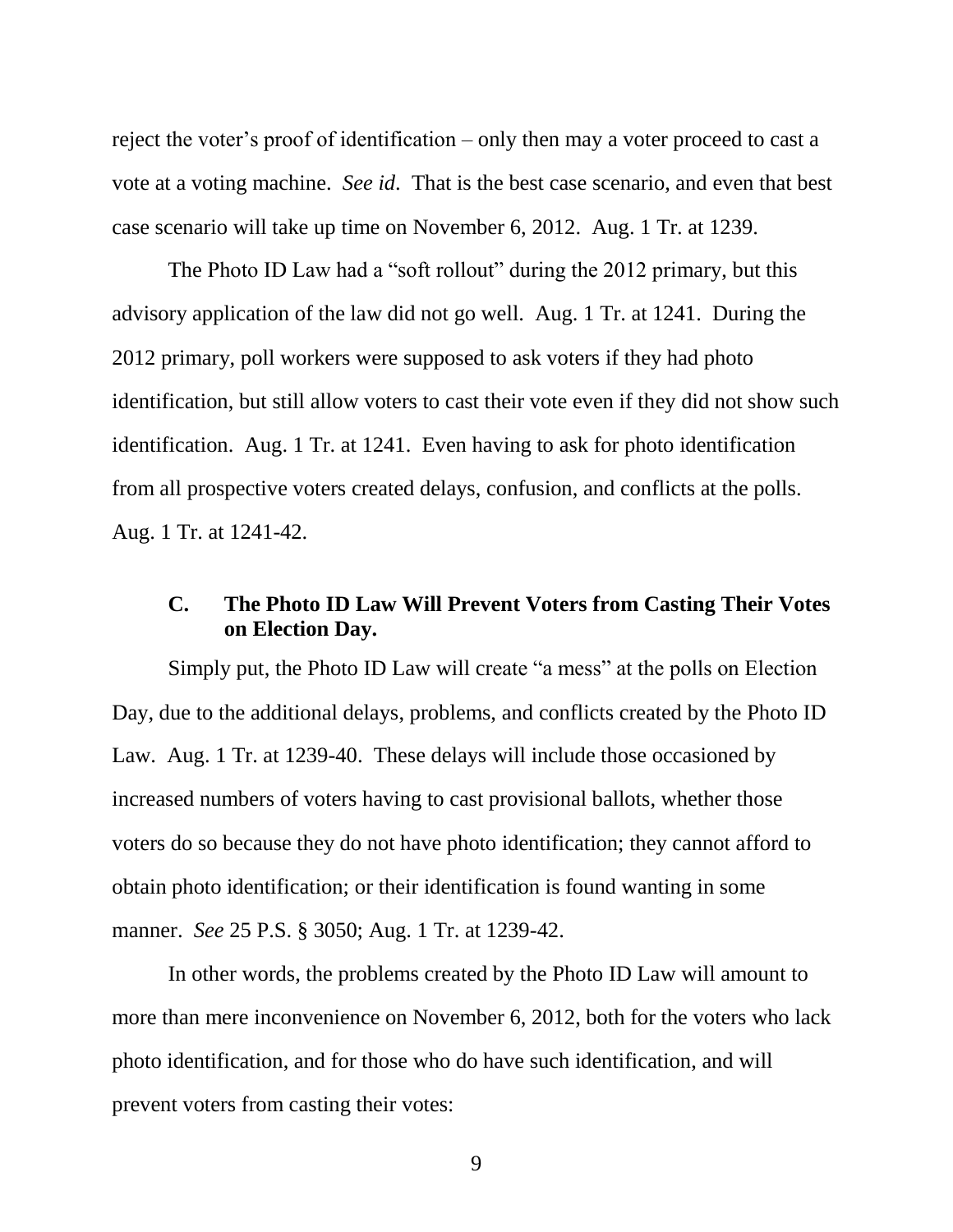[T]here can come a point when the burden of standing in a queue ceases to be an inconvenience or annoyance and becomes a constitutional violation because it, in effect, denies a person the right to exercise his or her franchise. . . . .

Even in the best of circumstances, voters can expect and must tolerate more delay than usual [on the Election Day of a presidential election]. Nonetheless, we would be blind to reality if we did not recognize that many individuals [in the City] have a limited window of opportunity to go to the polls due to their jobs, child care and family responsibilities, or other weighty commitments. Life does not stop on election day. Many must vote early or in the evening if they are to vote at all.

#### <span id="page-12-0"></span>*See Cortes*, 591 F. Supp.2d at 764.

The City Commissioners have ordered 211,000 provisional ballots for the polls on November 6, 2012. The City Commissioners did so having "seen the numbers" of City registered voters who lack the type of identification needed to vote, and having witnessed the problems that City voters have experienced in trying to obtain sufficient photo identification in order to vote. Aug. 1 Tr. at 1238- 39.

<span id="page-12-1"></span>In fact, "the numbers" are the Secretary of State's own estimates. The Secretary of State initially estimated that only 80,000 registered voters in Pennsylvania would be affected by the Photo ID Law. Recently issued data indicates that 758,939 voters in Pennsylvania do not have PennDOT identification, and of the voters who do have PennDOT identification, 575,000 voters have expired PennDOT identification that cannot be used to vote on Election Day. Aug. 1 Tr. at 1215, 1217. Of those totals, 186,630 registered City voters have no PennDOT identification, and approximately 175,000 registered City voters have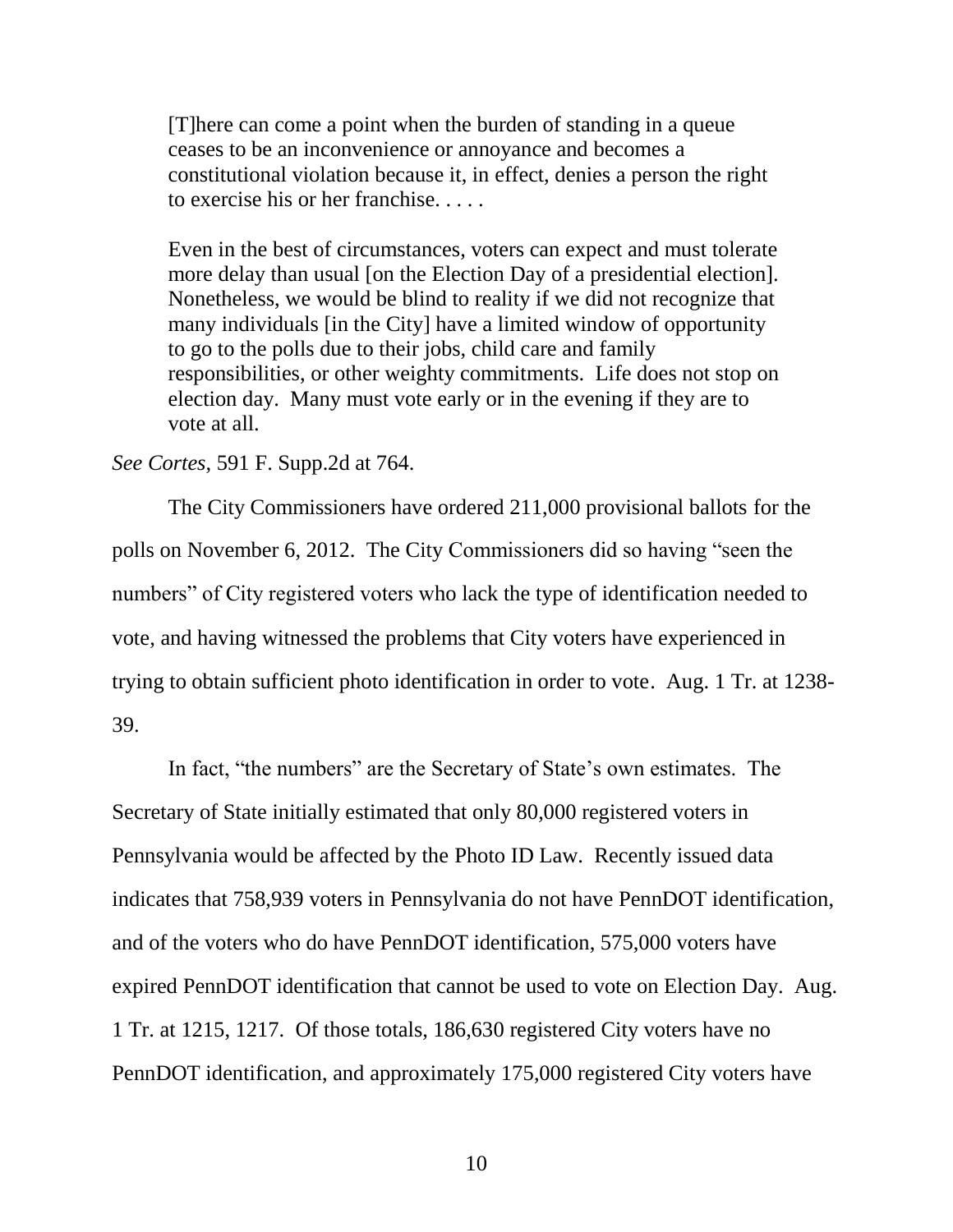expired PennDOT identification that cannot be used at the polls.

Moreover, the City Commissioners' concerns about the Secretary of State's numbers are compounded by the City's own numbers – its demographics. The persons most likely to be disenfranchised by the Photo ID Law are members of a racial or ethnic minority group, poor, or elderly.

The City is a large, diverse city, and as such, large numbers of its residents are at risk of disenfranchisement from the Photo ID Law. Of the City's 1,526,006 residents:

- 661,839 are African-American;
- •187,611 are Hispanic or Latino;
- 96,405 are Asian;
- 366,400 of City residents are living in poverty; and

• 22% of the City's population is over the age of 60, and 8,000 members of that group currently receive nursing care in their own homes.

<span id="page-13-1"></span>*See* 2010 Census & American Community Survey.

<span id="page-13-0"></span>Indeed, the City Commissioners have already witnessed the problems that the Photo ID Law has created for City voters. Since March, on a daily basis, members of the public have contacted the City Commissioners' offices, or have walked into the City Commissioners' offices to ask for help with obtaining social security cards, birth certificates, or the other kinds of documents required by PennDOT to obtain photo identification to vote. Aug. 1 Tr. at 1220-21, 1249-50. Given historical patterns, these sorts of requests will only increase after Labor Day,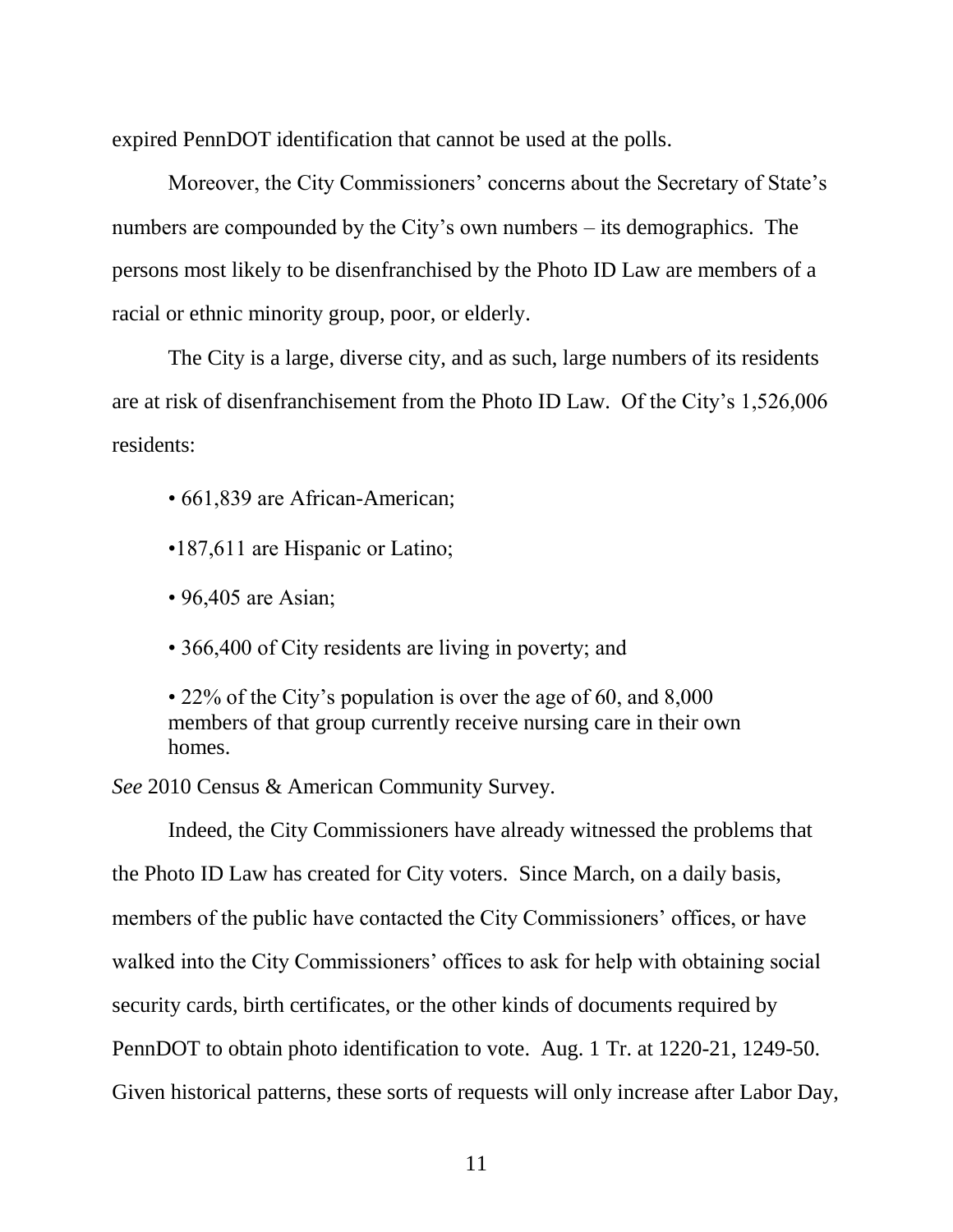as voter interest in the upcoming election increases, and voter queries, visits to the Commissioners' offices, and registration and ballot applications increase as well. Aug. 1 Tr. at 1220-21, 1250-51.

<span id="page-14-0"></span>Commonwealth Court found that a recently announced Department of State identification card, which will not require a raised birth certificate prior to issuance, will "mitigate" the burden on voters who have encountered difficulties in obtaining identification that will meet the requirements of the Photo ID Law. Opinion at 61. However, such a card will not alleviate the queries, burdens, and problems that the City Commissioners and City voters have encountered, and will encounter, prior to Election Day.

Voters who are elderly, infirm, or homeless face a heavier burden at the outset to obtaining any such identification, because it is difficult for them even to get to a PennDOT license center. Opinion at 61. In addition, low income voters face similar burdens with regard to mobility, time, and transportation that persons with ready access to income and automobiles do not encounter.<sup>2</sup>

 $\overline{a}$ 

<sup>&</sup>lt;sup>2</sup>The poorer a City resident of voting age  $(18+)$  is, the less likely it is for that resident to have access to an automobile. Over half of City residents (56%) with incomes below the poverty level live in households without an available automobile. *See* 2010 Census American Community Survey. When a City resident's income goes above over the poverty level that number drops to 22%. *See* 2010 Census American Community Survey.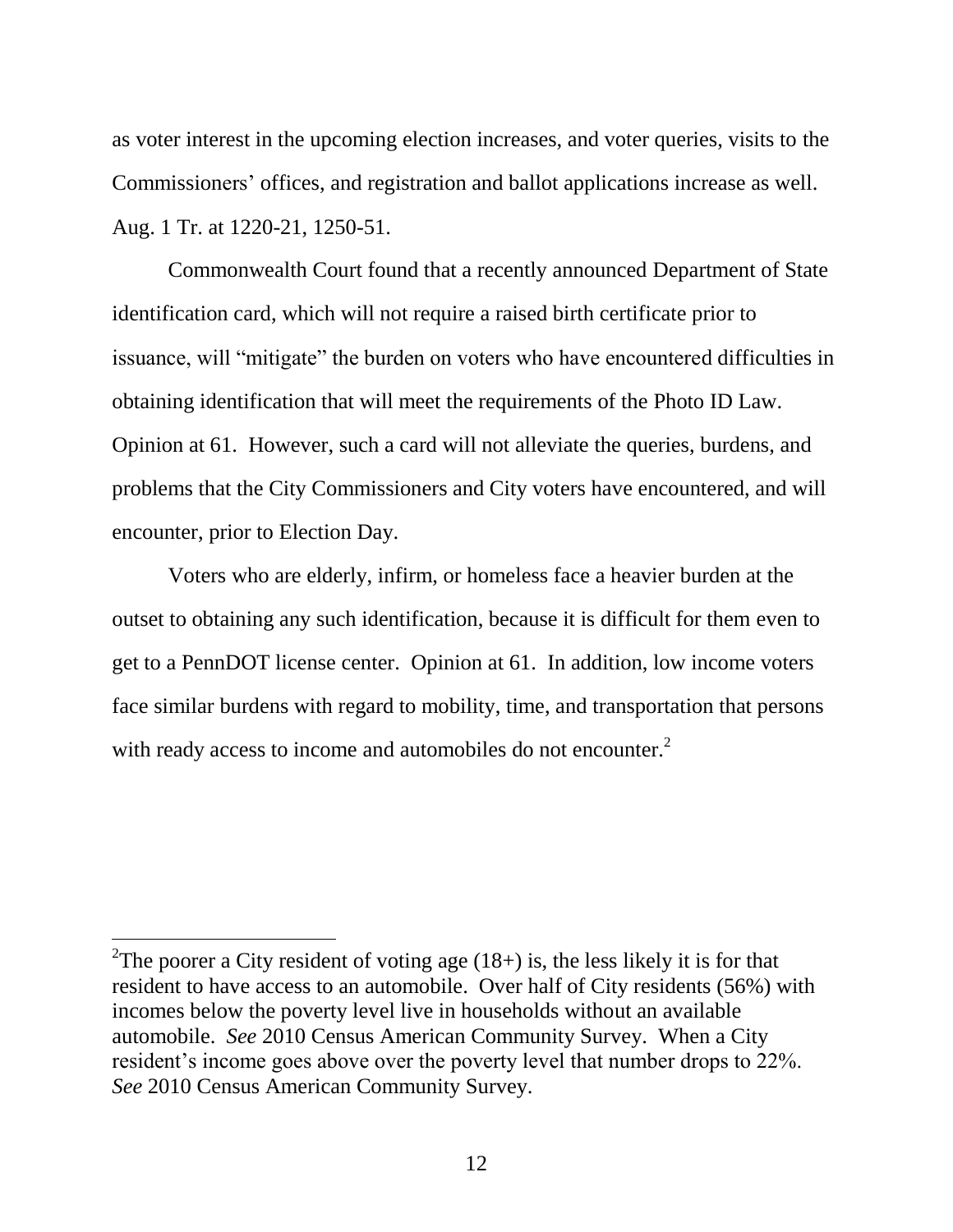Once at the PennDOT center, more hurdles remain:

• The card is only available to registered voters (the voter is allowed to "check a box" if that voter has registered in the last thirty days);

• Voters must first apply for the "secure" PennDOT voting card, which requires: 1) a social security card; 2) a certificate of citizenship or naturalization, valid United States passport, or birth certificate with raised seal; and 3) two proofs of residency;

• If PennDOT determines that the voter's documentation is not sufficient for a "secure card," the voter may then apply for the Department of State card;

• If the voter is allowed to apply for the Department of State card, the voter must sign an oath affirming that the voter does not have any of the forms of identification listed in the Photo ID Law, and that the voter's affirmation is made "subject to the penalties . . . which may include punishment of a fine of at least \$1,000, at term of imprisonment of not more than two years, or both";

• The voter must also provide two proofs of residency, defined as lease agreements, current utility bills, mortgage documents, W-2 forms, or tax records;

• Voters who do not have any bills, leases, or mortgage documents in their names may bring the person with whom they are living along with them to a PennDOT center as *one* proof of residence, but must still provide a second proof of residence;

• Voters who are homeless, and are living in a shelter, may use the address of a shelter as their residence, but must visit a PennDOT License Center with an employee from the shelter. Further, that employee must have photo identification issued by the shelter and a letter on the shelter's letterhead stating that the homeless individual resides at the shelter;

• The voter must then be verified as to identity and registration by the Department of State while the voter is at the PennDOT center; and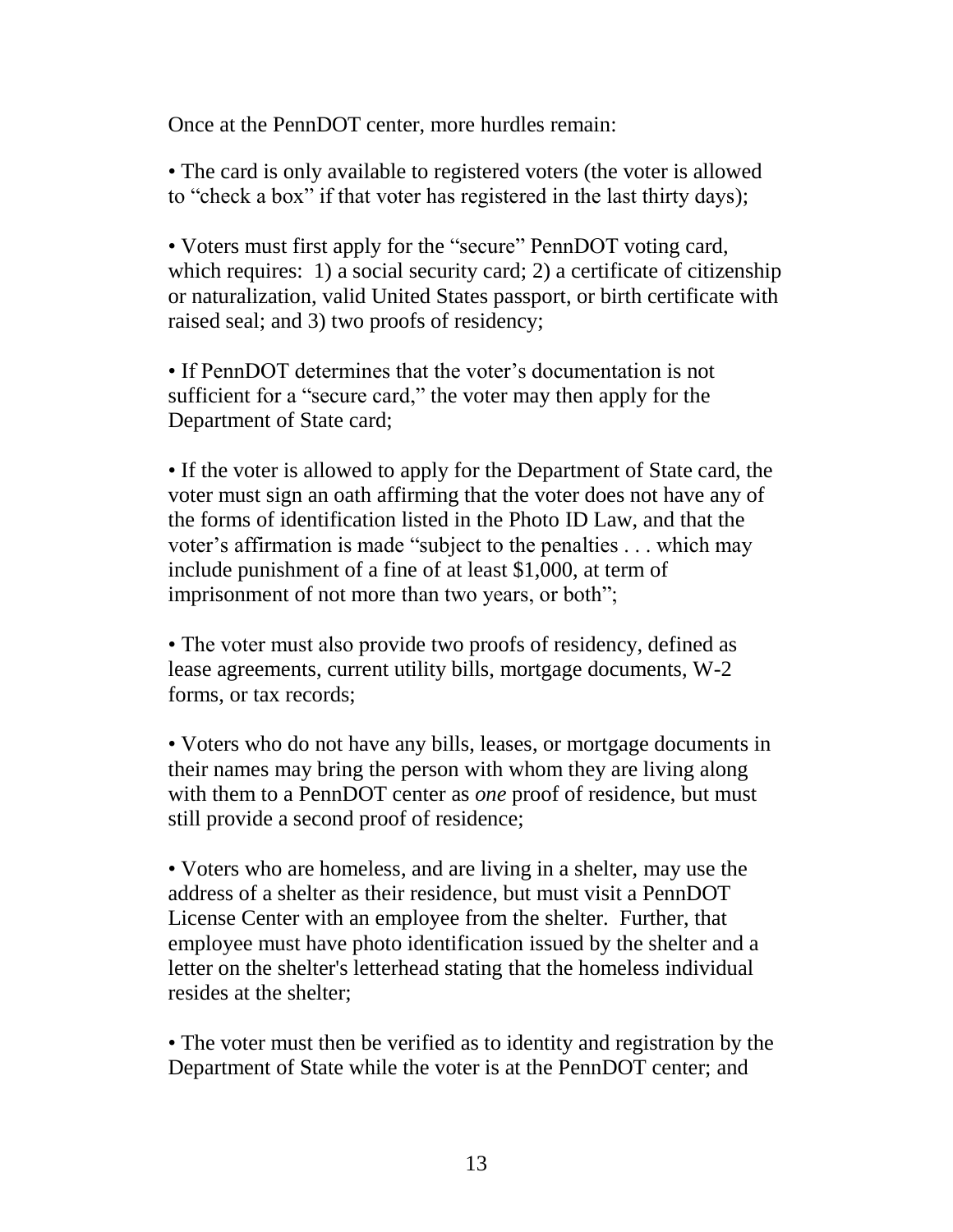<span id="page-16-3"></span>• If all of these requirements are met, a Department of State voter identification card will be issued to the voter.

*See* Department of State Voter ID FAQ, PA Voter IDLaw-DOSVoterIDFAQ-1.PDF; *see also* PennDOT http://www.dmv.state.pa.us/voter/voteridlaw.shtml; PennDOT http://www.dmv.state.pa.us/pdotforms/voterid.

<span id="page-16-2"></span>Therefore, mindful of the Secretary of State's own numbers, the City's demographics, and the obstacles City voters have faced, and will face, to obtaining identification under the Photo ID Law, the City Commissioners have ordered 211,000 provisional ballots. Aug. 1 Tr. at 1224. In sum, the Photo ID Law will prevent City voters from casting their votes on Election Day, and the increased need to cast and administer provisional ballots will only increase that number.

### <span id="page-16-1"></span>**1. Voters Who Wish to Vote by Absentee Ballot Will Also Be Prevented From Voting By the Photo ID Law.**

<span id="page-16-0"></span>In its opinion, Commonwealth Court indicated that persons who were too ill or infirm to bring themselves to the polls on Election Day would be qualified to cast an absentee ballot, and because such ballots were available, those voters would not be prevented from voting by the Photo ID Law. Opinion at 12. However, persons who seek to vote by absentee ballot are not exempt from the Photo ID Law's requirements, and, if they lack sufficient identification, will be prevented from casting their vote.

Under the Photo ID Law, a voter who wishes to vote by absentee ballot must still provide proof of identification with an application for such a ballot: a PennDOT driver's license number; the last four digits of a social security number;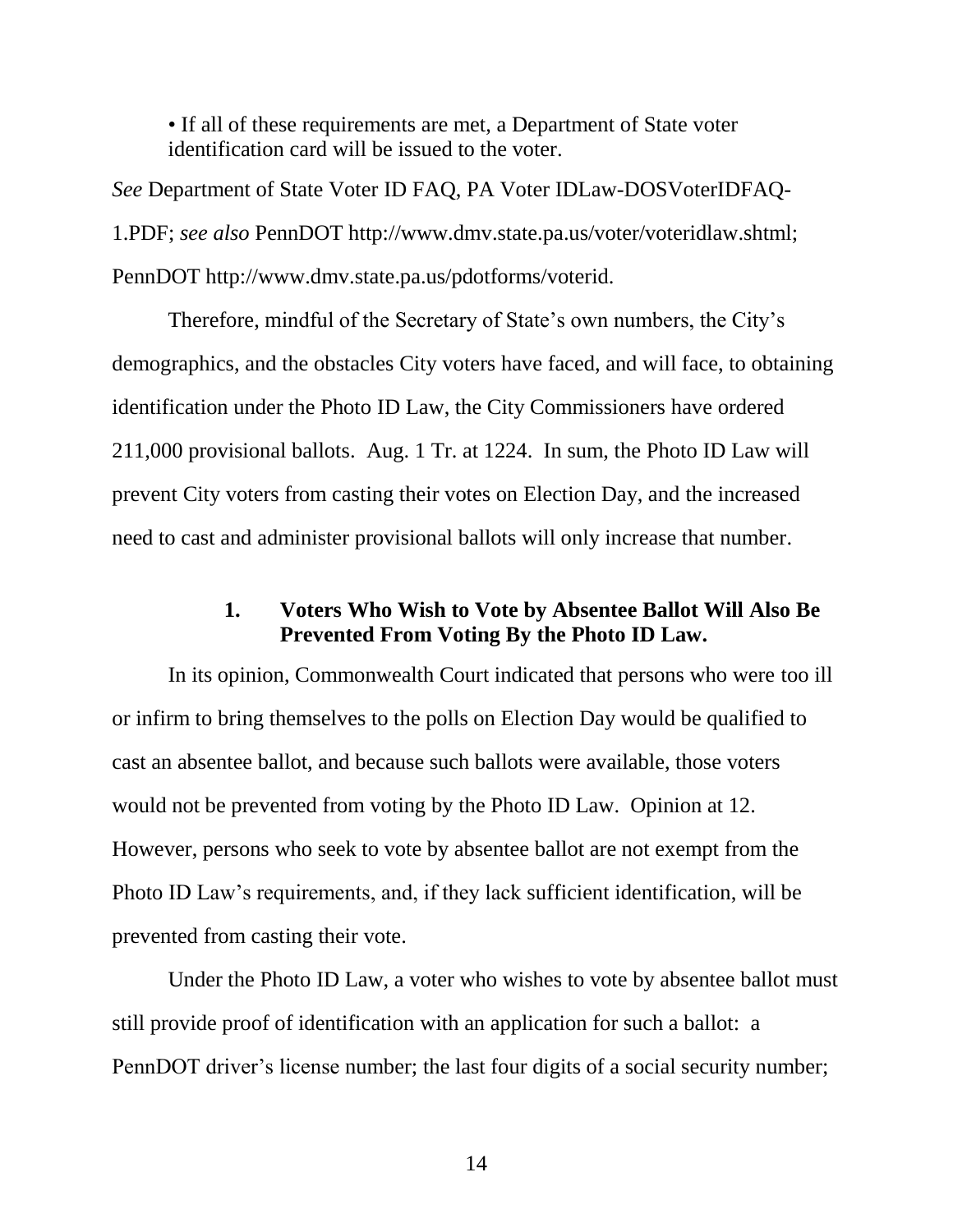<span id="page-17-3"></span><span id="page-17-2"></span>or a copy of another form of identification that will be accepted at the polls on Election Day. *See* 25 P.S. §§ 2602(z.5), 3146.2(e)(1). The City Commissioners must verify that information for that absentee ballot to be cast and counted. *See* 25 P.S. § 3146.2b(d).

If the voter does not provide proof of identification with the application for the absentee ballot, or the City Commissioners cannot verify that information, the City Commissioner will send notice to the voter with the absentee ballot. *See* 25 P.S. § 3146.2b(d). The notice will tell the voter that sufficient proof of identification must be provided with the absentee ballot, or the ballot will not be counted. *See* 25 P.S. § 3146.2b(d). As a result, voters who lack such identification may well be able to cast a ballot, but will not be able to vote.

# <span id="page-17-4"></span><span id="page-17-0"></span>**D. Voters Who Cast Provisional or Absentee Ballots Will Be Prevented From Having Their Votes Counted by the Photo ID Law.**

Voters who cast provisional or absentee ballots will also be prevented from having their votes counted by the Photo ID Law. Here too, the Photo ID Law creates hurdles and roadblocks for City voters, thereby preventing them from exercising their right to vote.

#### **1. Voters Who Cast Provisional Ballots.**

<span id="page-17-1"></span>If a City voter has cast a provisional ballot on the basis of indigency, that voter must provide an affidavit to the City Commissioners stating that the voter is indigent and unable to obtain proof of identification without payment of a fee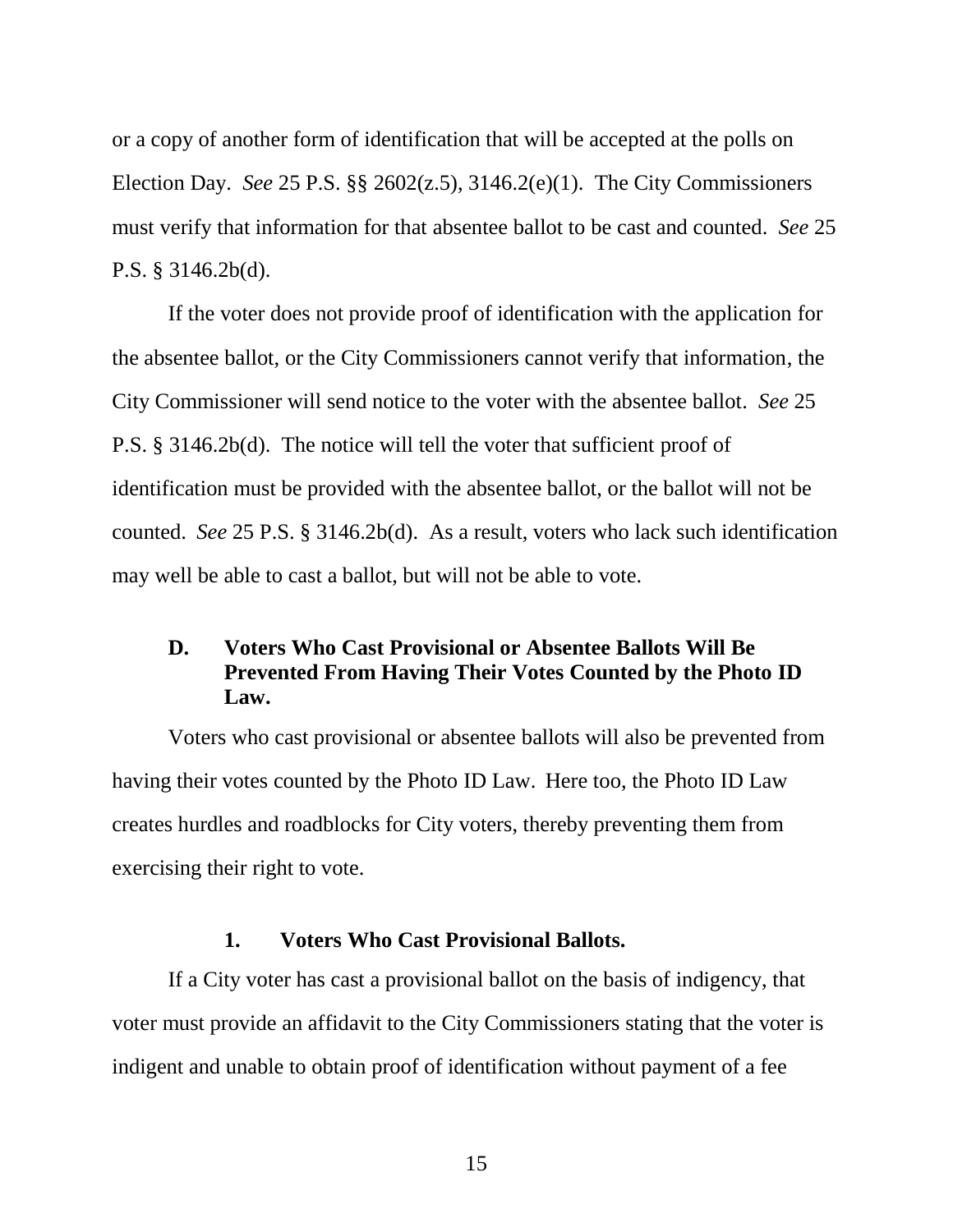<span id="page-18-1"></span>within six calendar days of the election, or that provisional ballot will not be counted. *See* 25 P.S. § 3050(a.4)(5)(ii)(D).

If a City voter casts a provisional ballot due to an inability to provide identification, for whatever reason, or because the Judge of Elections rejects that voter's identification, that voter must, within six calendar days, execute an affidavit and a copy of some form of identification that suffices under the Photo ID Law, or that provisional ballot will not be counted. *See* 25 P.S.

### $§ 3050(a.4)(5)(ii)(E).$

Even if the City voter is able to meet these requirements within six calendar days of the election, that provisional ballot can still be challenged, and the vote not counted. *See* 25 P.S. § 3050(a.4)(5)(iii).

#### <span id="page-18-3"></span><span id="page-18-2"></span>**2. Voters Who Cast Absentee Ballots.**

<span id="page-18-0"></span>If an absentee voter has received notice from the City Commissioners that proof of identification must be received with the absentee ballot, and the voter does not provide such identification, that absentee ballot will not be counted. *See* 25 P.S. § 3146.8(h)(3). Or, if an absentee voter's proof of identification cannot be verified by the City Commissioners by the sixth calendar day following the election, that voter's absentee ballot will not be counted. *See* 25 P.S. § 3146.8(h)(3).

Even if the absentee voter provides the requisite proof of identification, and that identification is verified within six calendar days of the election, that absentee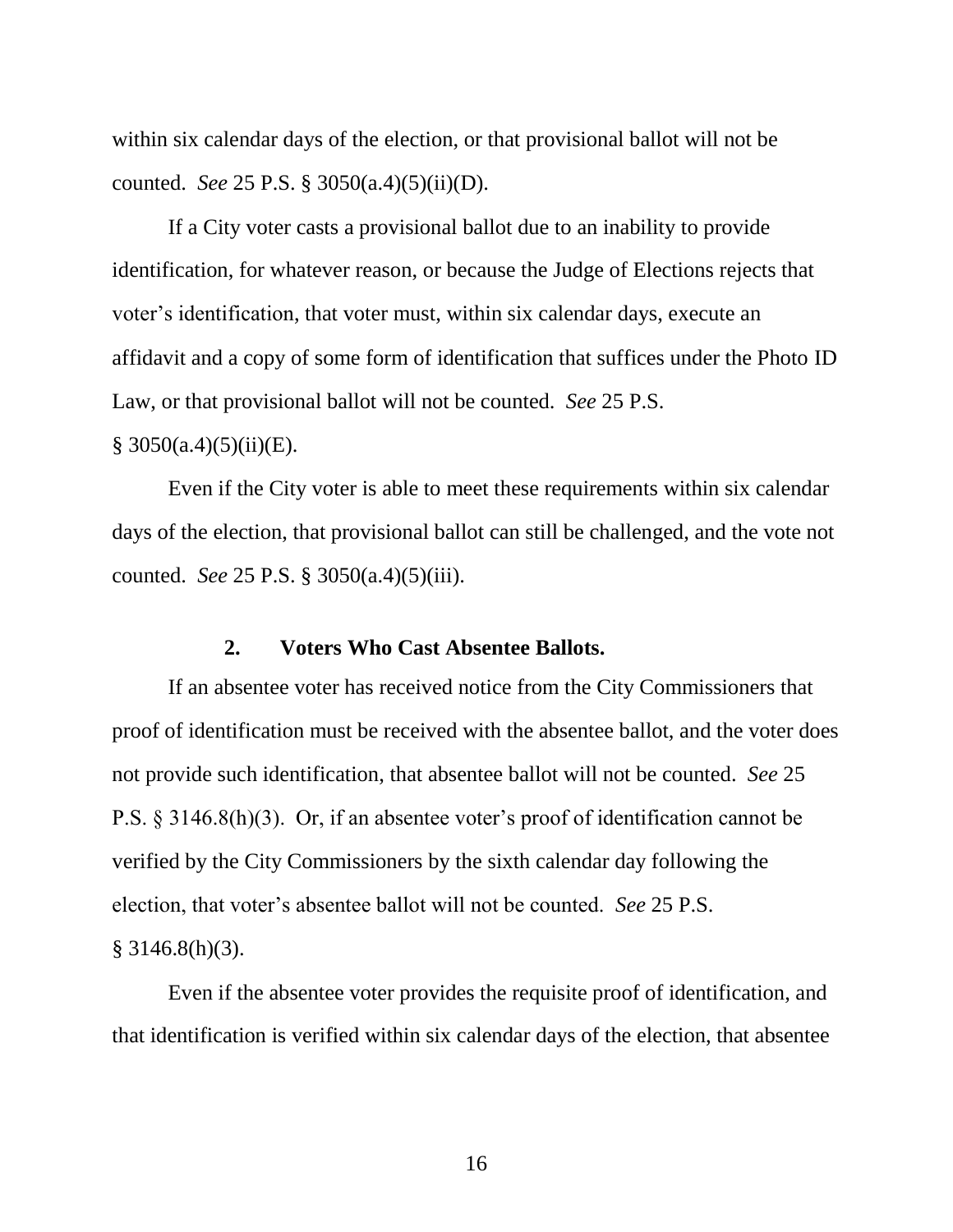<span id="page-19-1"></span>ballot can still be challenged, and the vote not counted. *See* 25 P.S. § 3146.8(g)(2- 5).

In its opinion, the Commonwealth Court indicated that the availability of an appeal to the Court of Common Pleas counseled against finding that the Photo ID Law posed a risk of preventing voters from having their votes cast and counted. Opinion at 67. The possibility that a voter can file an appeal does not mean that they will be aware that their vote was not counted, or that they will be able to file such an appeal. For example, a voter who casts a provisional ballot is supposed to learn whether that ballot was counted through a web site and toll-free number: those sources will not have such information until at a minimum, the City Commissioners estimate, two weeks after Election Day, given numbers, requirements for challenges, and the need for hearings on those challenges. *See* 25 P.S. § 3050(a.4)(5)(ii)(11). As for voters whose absentee ballot has been challenged, they are to be given notice "where possible" to attend a hearing on that challenge before the City Commissioners; so, if those voters receive notice and can attend the hearing, they can try to defend their vote. *See* 25 P.S. § 3146.8(5).

<span id="page-19-2"></span><span id="page-19-0"></span>Even if such a voter files an appeal, or contemplates filing a complaint in the Court of Common Pleas, it is unlikely that voters who are unable to obtain identification will also be able to afford court fees, counsel, or the time to make such a challenge. In other words, in practical terms, the right to appeal is remote at best, and the Photo ID Law will operate to deprive the City's most vulnerable voters of the right to vote.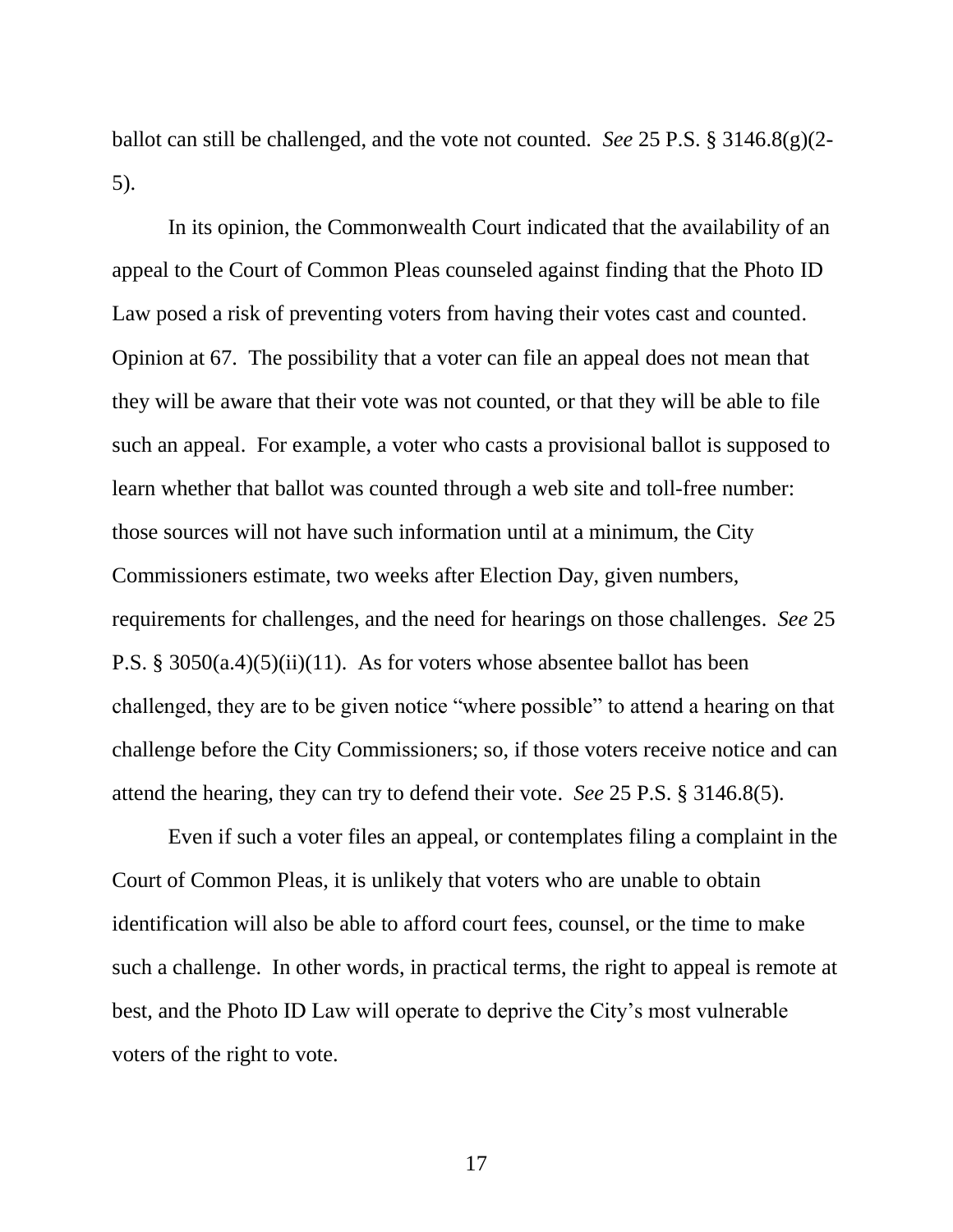<span id="page-20-0"></span>Currently, the City and the City Commissioners are trying to "prepare for the worst" for Election Day, but respectfully, they should not have to do so. Aug. 1 Tr. at 1249. If a preliminary injunction were entered against enforcement and implementation of the Photo ID Law, that injunctive relief would "relieve a lot of pressure" on the City, the City Commissioners, and 8,000 poll workers who are trying to prepare for the November 6, 2012, election. Aug. 1 Tr. at 1249. More importantly, such injunctive relief would prevent and alleviate the harm that the Photo ID Law creates, and will create, for large numbers of City voters.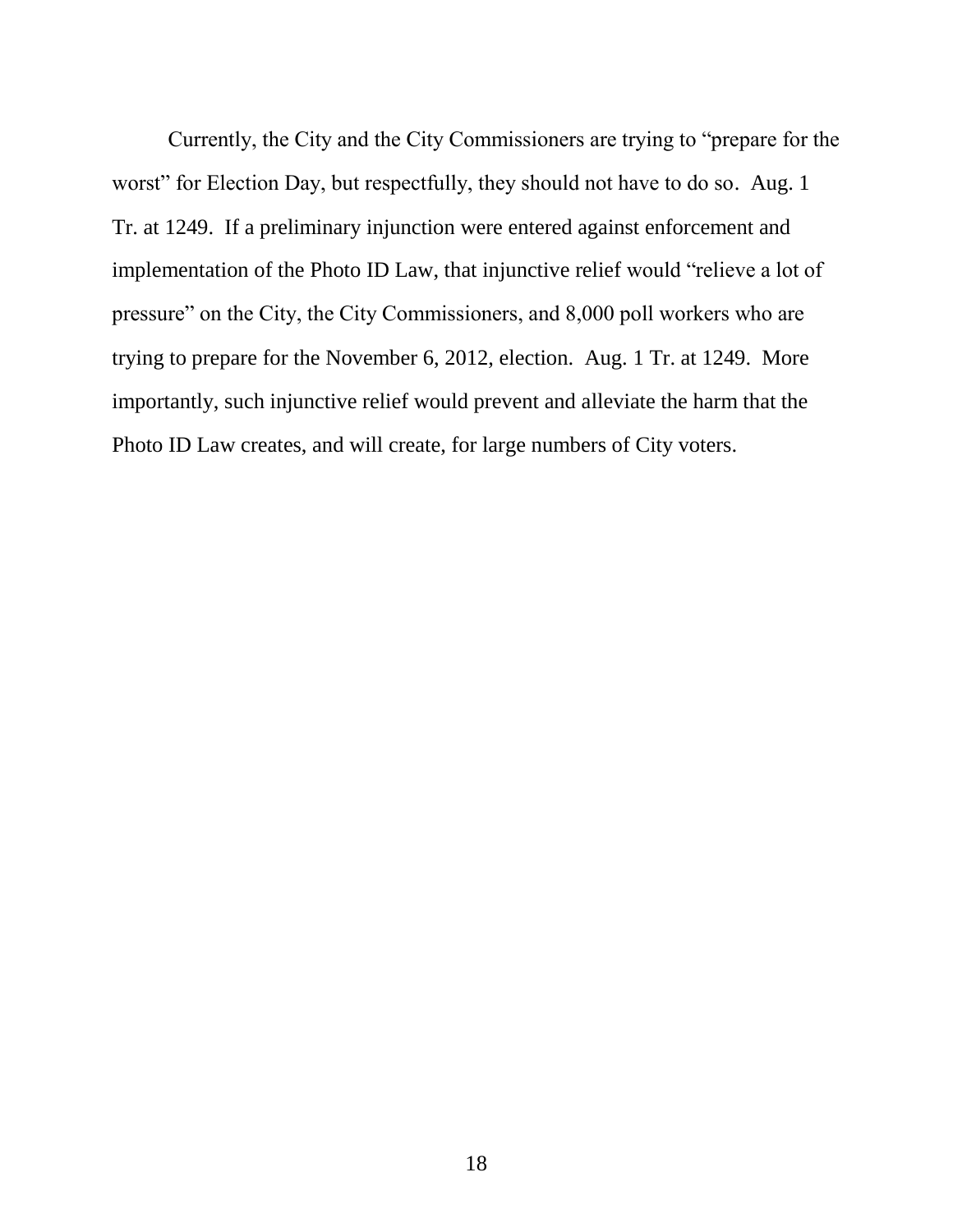### **CONCLUSION**

<span id="page-21-0"></span>For the foregoing reasons, *amici* the City of Philadelphia, City

Commissioners Stephanie Singer and Anthony Clark, and the Philadelphia

Commission on Human Relations respectfully request that this Court reverse the

Order of the Commonwealth Court, rule in favor of Petitioners, and grant the relief

requested in their Motion for a Preliminary Injunction and Petition for Review.

Respectfully submitted,

CITY OF PHILADELPHIA LAW DEPT. Shelley R. Smith, City Solicitor

/s Elise Bruhl

By: Elise Bruhl Deputy City Solicitor, Appeals I.D. No. 78723 City of Philadelphia Law Department 1515 Arch Street, 17th Floor Philadelphia, PA 19102-1595 (215) 683-5011 elise.bruhl@phila.gov Attorney for *Amici* the City of Philadelphia, Stephanie Singer and Anthony Clark, and the Philadelphia Commission on Human Relations

Dated: August 30, 2012